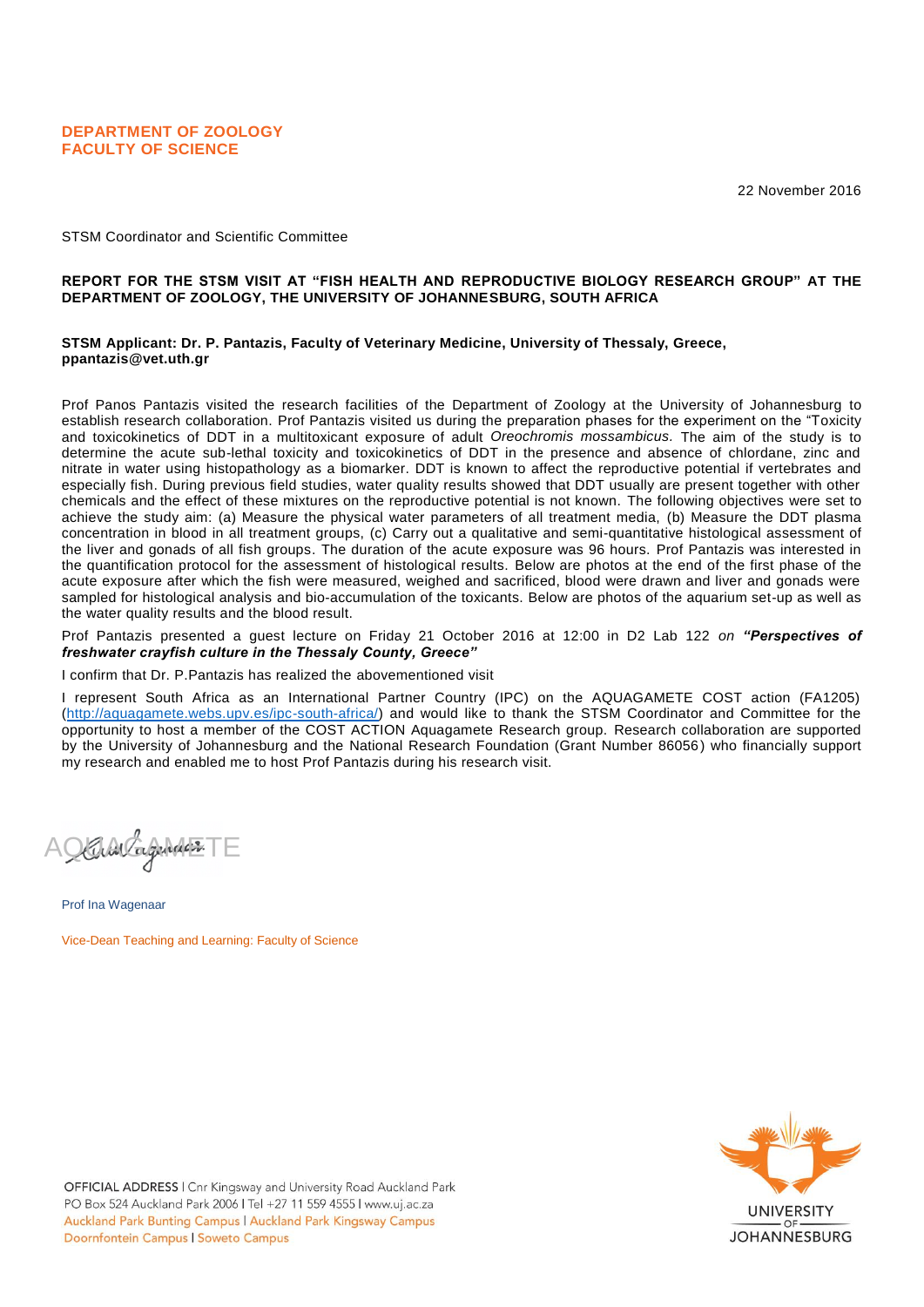## Annexure: Photos

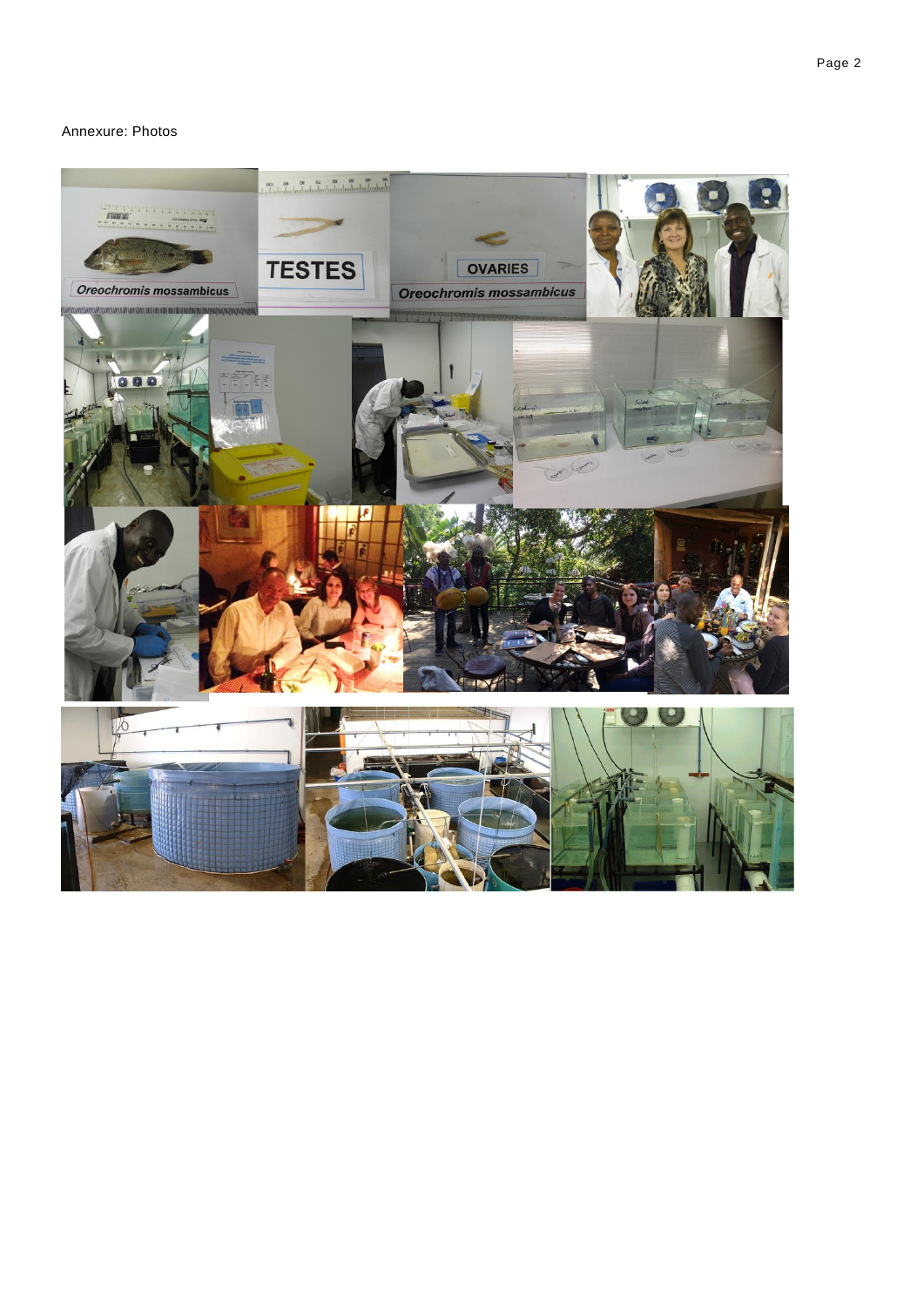|                | FTS-1                      | FTS-2                                        | FTS-3                        | <b>FTS-4</b> |  |  |  |  |
|----------------|----------------------------|----------------------------------------------|------------------------------|--------------|--|--|--|--|
|                | Temperature (° C)          |                                              |                              |              |  |  |  |  |
| 1              | 26.1                       | 26.1                                         | 26.1                         | 26.1         |  |  |  |  |
| 2              | 27.5                       | 27.5                                         | 27.5                         | 27.5         |  |  |  |  |
| 3              | 27.3                       | 27.4                                         | 27.5                         | 27.9         |  |  |  |  |
| 4              | 28                         | 28                                           | 28.3                         | 28.2         |  |  |  |  |
| 5              | 28.2                       | 28.2                                         | 28.4                         | 28.5         |  |  |  |  |
| 6              | 28.4                       | 28                                           | 28.5                         | 28.4         |  |  |  |  |
| $\overline{7}$ | 26                         | 26                                           | 26                           | 26           |  |  |  |  |
| <b>Mean</b>    | 27.3                       | 27.3                                         | 27.5<br>27.5                 |              |  |  |  |  |
|                | <b>FTS-1</b>               | <b>FTS-2</b>                                 | <b>FTS-4</b><br><b>FTS-3</b> |              |  |  |  |  |
|                | pH                         |                                              |                              |              |  |  |  |  |
| 1              | 7.7                        | 7.7                                          | 7.7                          | 7.7          |  |  |  |  |
| 2              | 7.7                        | 7.7                                          | 7.7                          | 7.7          |  |  |  |  |
| 3              | 7.6                        | 7.7                                          | 7.8                          | 7.9          |  |  |  |  |
| 4              | 7.7                        | 7.7                                          | 7.7                          | 7.7          |  |  |  |  |
| 5              | 7.7                        | 7.7                                          | 7.8                          | 7.8          |  |  |  |  |
| 6              | 7.5                        | 7.5                                          | 7.7                          | 7.7          |  |  |  |  |
| $\overline{7}$ | 7.7                        | 7.6                                          | 7.6                          | 7.7          |  |  |  |  |
| <b>Mean</b>    | 7.7                        | 7.7                                          | 7.7                          | 7.7          |  |  |  |  |
|                | <b>FTS-1</b>               | <b>FTS-2</b><br><b>FTS-3</b><br><b>FTS-4</b> |                              |              |  |  |  |  |
|                | <b>Conductivity (µS/m)</b> |                                              |                              |              |  |  |  |  |
| $\mathbf{1}$   | 230                        | 230                                          | 230                          | 230          |  |  |  |  |
| 2              | 230                        | 230                                          | 230                          | 230          |  |  |  |  |
| 3              | 230                        | 230                                          | 230                          | 220          |  |  |  |  |
| 4              | 230                        | 230                                          | 240                          | 230          |  |  |  |  |
| 5              | 230                        | 230                                          | 240                          | 230          |  |  |  |  |
| 6              | 230                        | 230                                          | 240                          | 230          |  |  |  |  |
| 7              | 240                        | 230                                          | 240                          | 230          |  |  |  |  |
| <b>Mean</b>    | 231                        | 230                                          | 236                          | 229          |  |  |  |  |
|                | FTS-1                      | FTS-4<br><b>FTS-2</b><br>FTS-3               |                              |              |  |  |  |  |
|                | TDS (mg/L)                 |                                              |                              |              |  |  |  |  |
| 1              | 110                        | 110                                          | 110                          | 110          |  |  |  |  |
| 2              | 110                        | 110                                          | 110                          | 110          |  |  |  |  |
| 3              | 100                        | 110                                          | 110                          | 100          |  |  |  |  |
| 4              | 110                        | 110                                          | 110                          | 110          |  |  |  |  |
| 5              | 110                        | 110                                          | 120                          | 110          |  |  |  |  |
| 6              | 110                        | 110                                          | 110                          | 110          |  |  |  |  |
| 7              | 110                        | 110                                          | 110                          | 110          |  |  |  |  |
| <b>Mean</b>    | 109                        | 110                                          | 111                          | 109          |  |  |  |  |